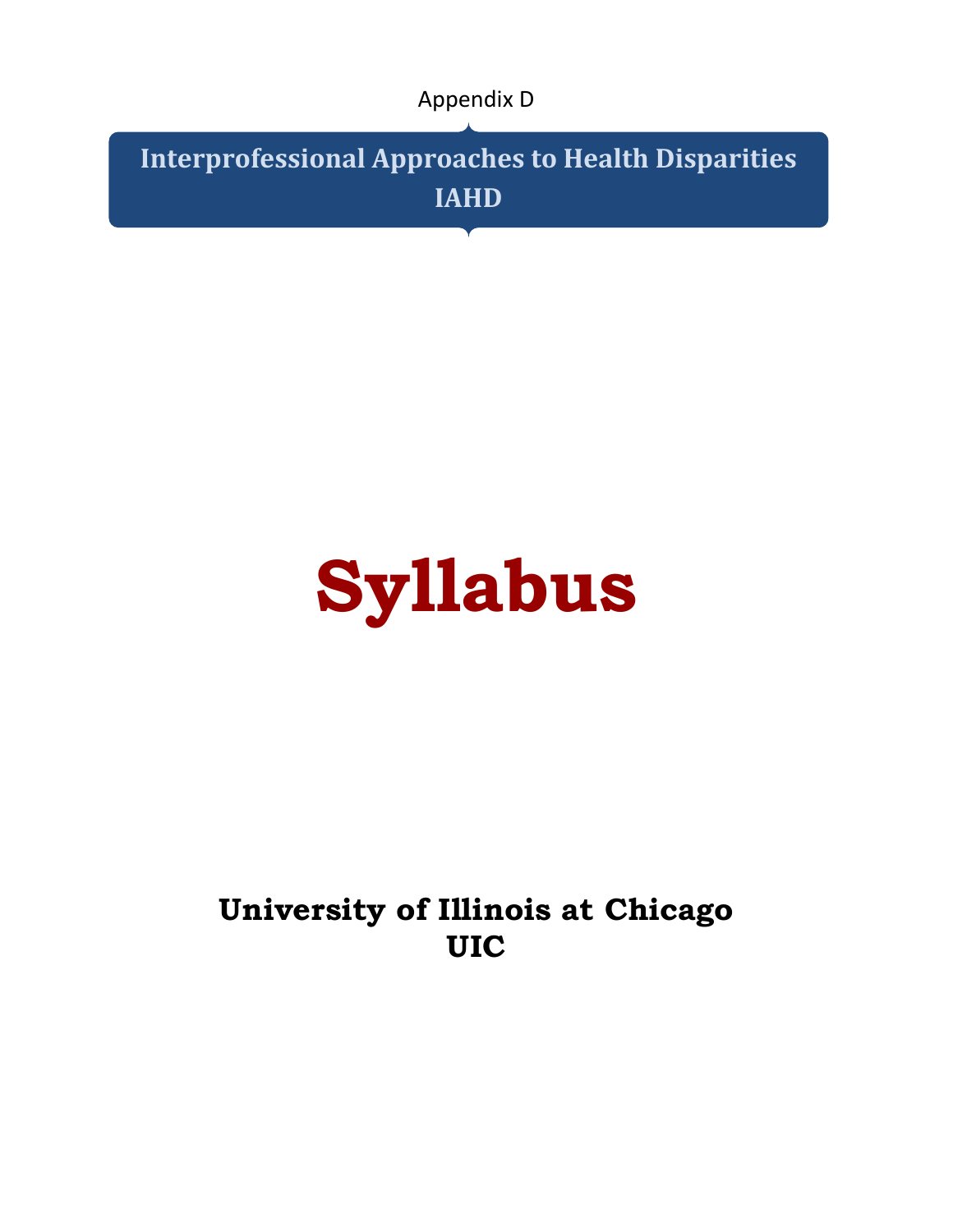## **Table of Contents**

| Program Components (and the communication of the community of the community of the community of the community of the community of the community of the community of the community of the community of the community of the com<br>9 |  |
|-------------------------------------------------------------------------------------------------------------------------------------------------------------------------------------------------------------------------------------|--|
|                                                                                                                                                                                                                                     |  |
|                                                                                                                                                                                                                                     |  |
|                                                                                                                                                                                                                                     |  |
|                                                                                                                                                                                                                                     |  |
|                                                                                                                                                                                                                                     |  |
|                                                                                                                                                                                                                                     |  |
|                                                                                                                                                                                                                                     |  |
|                                                                                                                                                                                                                                     |  |
|                                                                                                                                                                                                                                     |  |
|                                                                                                                                                                                                                                     |  |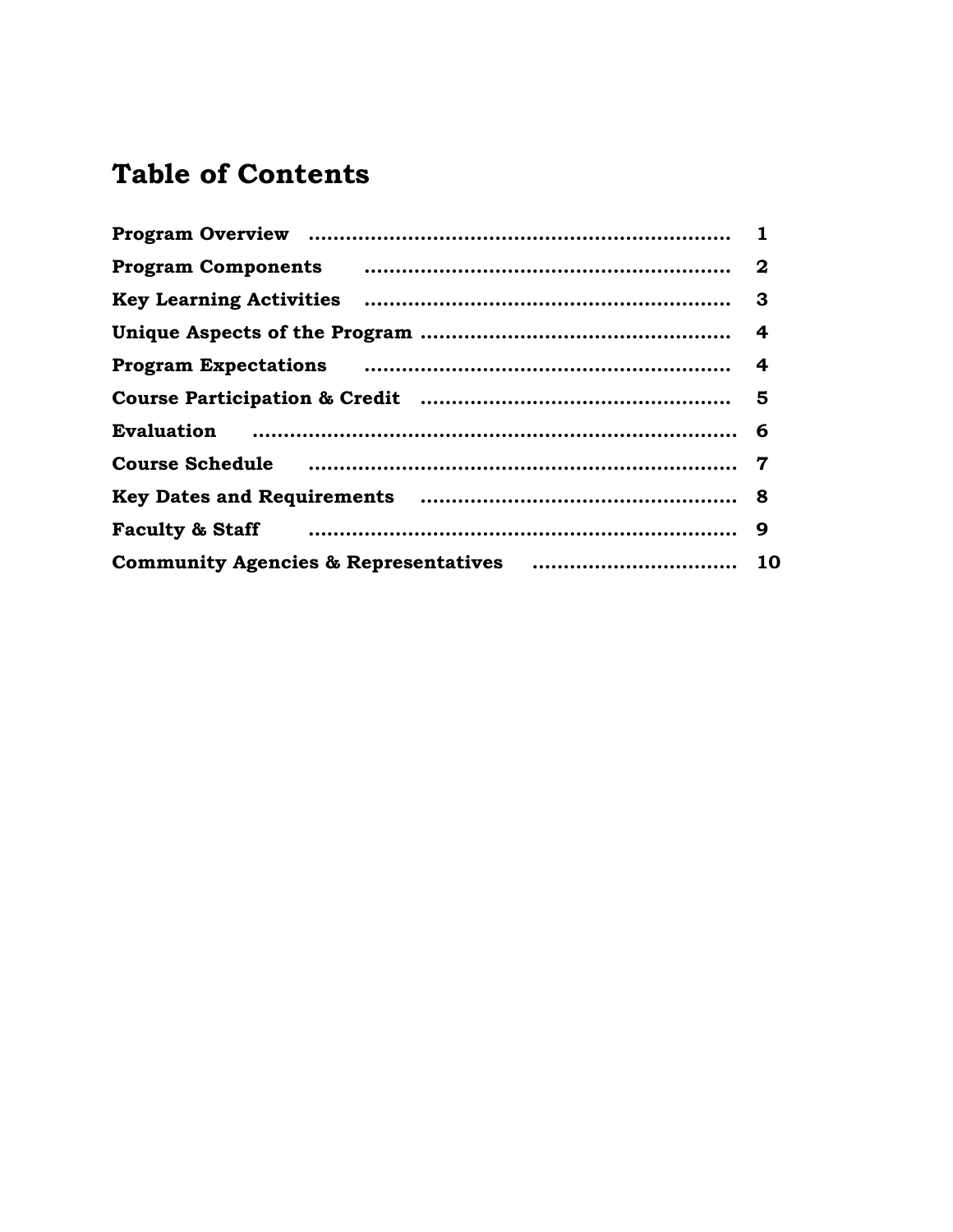## **PROGRAM OVERVIEW**

The Interprofessional Approaches to Health Disparities (IAHD) is a longitudinal interprofessional course offered during the Fall and Spring semesters for health professions students at UIC.

### **GOAL**

To equip learners with essential skills to improve health care for underserved populations and transform health disparities through interprofessional education, research and collaborative practice.

#### **LEARNING OBJECTIVES**

Participation in the IAHD will enable trainees to:

- Effectively engage in identifying and addressing social determinants of health impacting vulnerable populations;
- Acquire working knowledge and hands-on experience with communitybased participatory research (CBPR) and quality improvement (QI) methods;
- Develop an interprofessional community-based research project designed to improve health care access, communication, care coordination, or additional priority issues for vulnerable populations;
- Develop skills for functioning as effective members of interprofessional teams; and
- Develop skills for leadership, advocacy and scholarship.

#### **RATIONALE**

In the current era of health care reform and redesign, new models of health care delivery need careful integration with innovative models of health professions education. Traditional health professions education takes place in silos, with limited opportunities for doctors, nurses, pharmacists, social workers, and other health professionals to learn and practice in interprofessional teams during their formative years. A wealth of evidence supports the usefulness of interprofessional training for effective health care delivery, building collaborative linkages among health professionals and communities, and thereby facilitating the provision of patient-centered care, a cornerstone of quality designated by the Institute of Medicine. Based on consensus by UIC health professional schools, a curriculum structure that integrates longitudinal public health education, with CBPR and QI research, in an interprofessional learning environment, is essential for preparing health care leaders with skills to effectively address the rising burden of key public health concerns.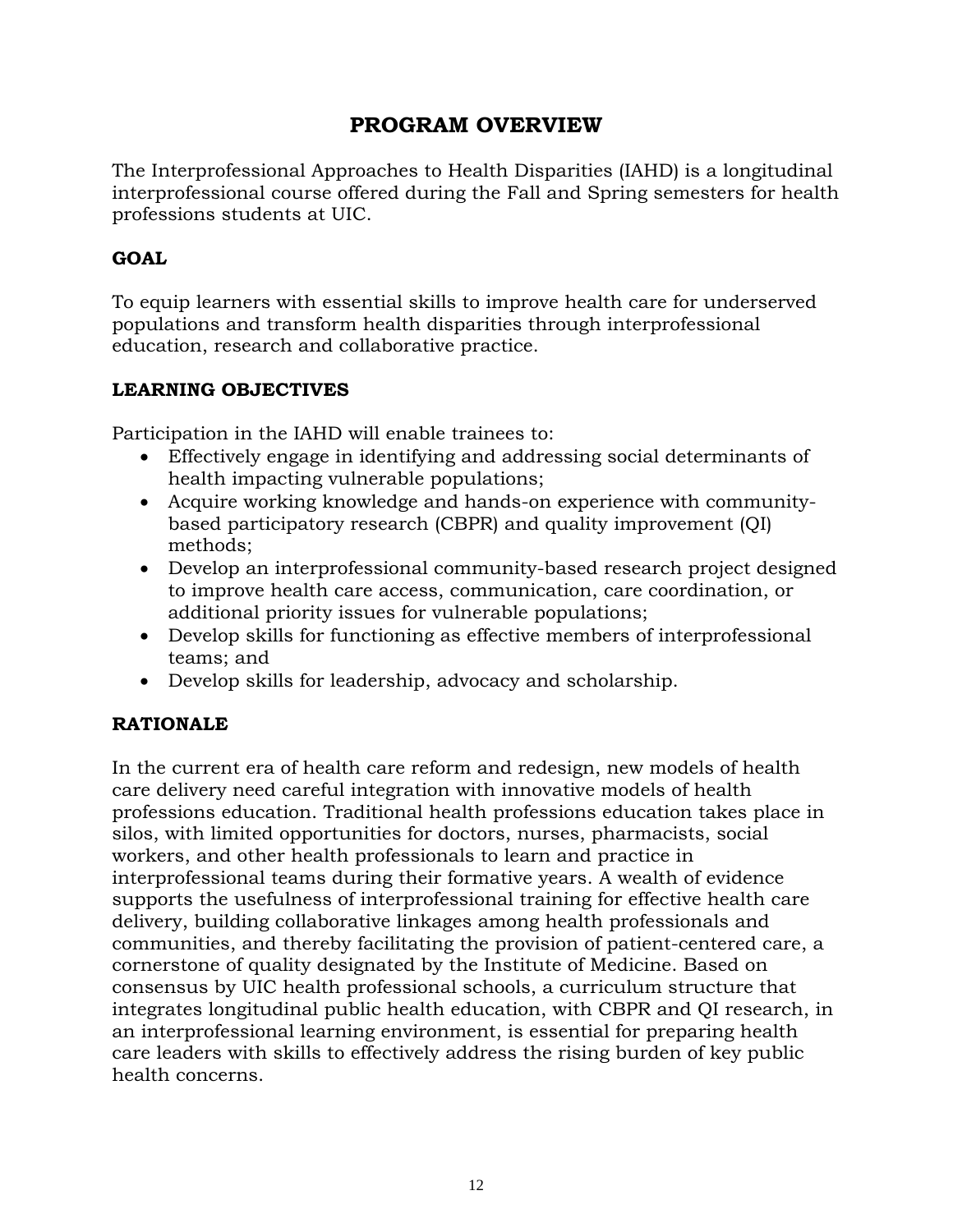## **PROGRAM COMPONENTS**

**Health Disparities** refer to population-specific differences in the presence of disease, health outcomes, or access to health care. These differences can affect how frequently a disease impacts a group, how many people get sick, or how often the disease causes death or disability. A common foundation of various definitions of health disparities rests on the notion that not all differences in health status between groups are disparities; differences that systematically and negatively impact less advantaged groups are considered disparities.

**Community-based Participatory Research (CBPR)** is a collaborative approach to research that equitably involves all partners and recognizes the unique strengths that each brings to the table. CBPR begins with a topic important to the community and aims to combine knowledge with action for achieving social change. As an emerging research methodology, CBPR has numerous advantages over traditional research and is more effective in addressing complex health disparities.

**Quality Improvement (QI)** is a set of methodologies for analysis of performance and systematic efforts to improve it. Given our focus on patientcentered care, we will use the Institute for Health care Improvement's (IHI) Collaborative Model and the Model for Improvement as the guiding framework, with Plan-Do-Study-Act (PDSA) cycles, which stand for **PLAN**: testing a change by developing a plan to test the change,

**DO**: carrying out the test, **STUDY**: observing and learning from the consequences, and **ACT**: determining what modifications should be made to the change. Improvement changes are tried through multiple, consecutive 'pilot tests' on a small-scale before committing valuable time and resources to system-wide implementation.

**Public Health Education** emphasizes health promotion and disease prevention to improve health outcomes for individuals and populations. Traditional medical curricula focus on disease diagnosis and treatment for individuals. Public health principles, including understanding systems and how social and behavioral factors affect health outcomes, are particularly important when considering health care for underserved populations. Despite calls for integration of public health and medical education, few have integrated public health principles and competencies into traditional health professional curricula.

**Interprofessional Education** is defined as "when students from two or more professions learn about, from and with each other to enable effective collaboration and improve health outcomes" (World Health Organization, 2010). The IAHD learning experiences will be guided by the framework developed by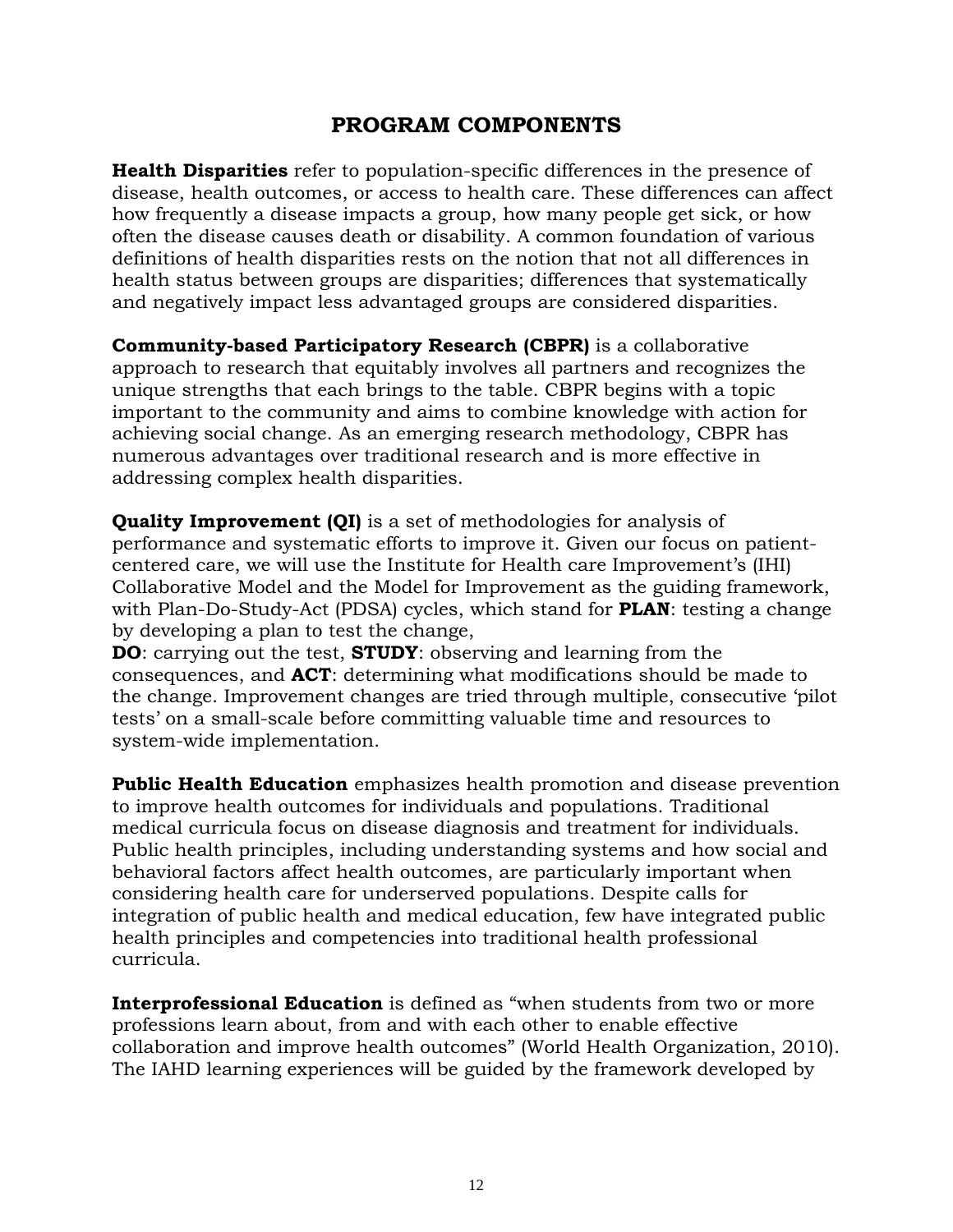the Interprofessional Education Collaborative (IPEC)\* organized around the following Core Competencies for Interprofessional Collaborative Practice:

- Values/Ethics for Interprofessional Practice
- Roles/Responsibilities
- Interprofessional Communication
- Teams and Teamwork

In keeping with the guiding principles of IPEC, the IAHD learning environment will foster collaboration without hierarchy of any particular discipline.

## **KEY LEARNING ACTIVITIES**

Trainees will work in interprofessional teams and will engage in a series of didactic (in person and online) and experiential learning activities, including community-based participatory research (CBPR) and quality improvement (QI) training, as well as research development and implementation, designed to provide learners with essential skills to improve health care for underserved populations.

Interprofessional teams will have the opportunity to work with our collaborating community agencies serving vulnerable populations. Students will be able to design research studies around important health issues, including domestic violence, geriatrics, HIV/AIDS, Homelessness and cultural competency for immigrant and minority populations.

**CBPR & QI Training**: Participants will receive training on CBPR and QI methods during the course of the year. Training sessions will be led by faculty from the various health professions schools represented in the program.

**CBPR & QI Research**: Interprofessional teams will be formed and will engage in a process of mentored research development to identify and address priority health needs of vulnerable populations served by our partnering community agencies. Selecting, planning and evaluating pilot tests will inform and guide best practices. The Collaborative Model will employ a team-based approach, working closely with the faculty leaders and student teams to assist the community agencies in conducting careful needs assessment and piloting small changes through PDSA cycles. The principal focus of CBPR-QI projects will be to determine desired outcomes in collaboration with the stakeholders. For example, a desired outcome might be improvement in access to and retention in high quality, competent care and services for vulnerable patients who have never been in care or who have dropped out of care. Teams will identify priority issues and QI pilot tests that are most likely to succeed and plan small-scale implementation; create joint ownership of projects; develop research design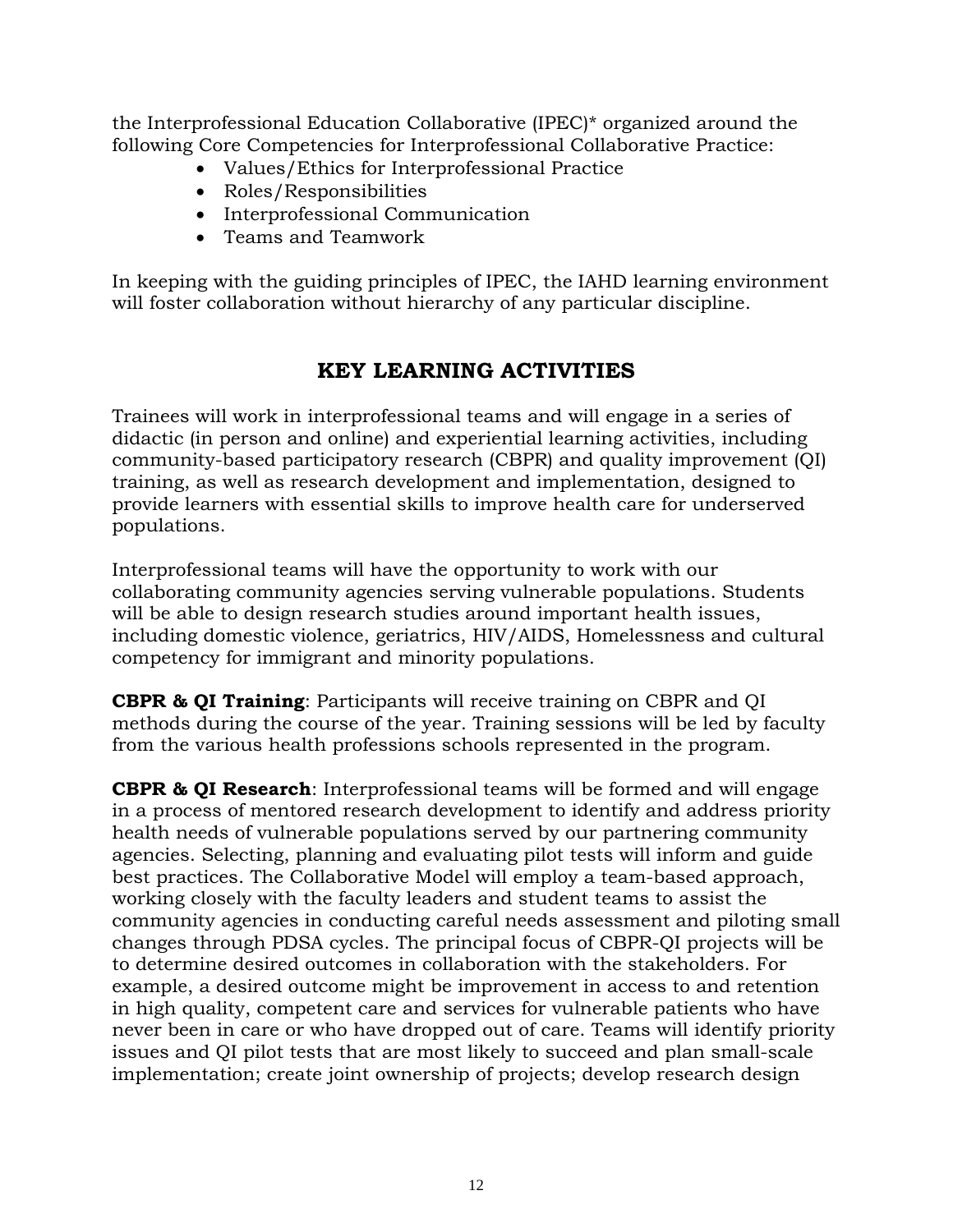and methodology including action steps; implement projects; evaluate impacts; and tailor interventions based on findings.

Learning activities will be grounded in reflection, self-awareness, collaborative learning and applied practice to successfully promote student acquisition of core competencies to address health needs of vulnerable populations:

- Students will participate in seminars, hands-on immersion work at the community agencies, and special journal club discussion, as well as leadership and advocacy activities.
- Students will synthesize and disseminate their work, in discussions and in writing, and will present at an end-of-course concluding event. They will also be encouraged to present at national and local scientific meetings.
- Students will submit reflections which will be published in a program publication.

## **UNIQUE ASPECTS OF THE PROGRAM**

Students will have the opportunity to:

- **A.** Acquire skills for functioning as effective members of interprofessional teams.
- **B.** Gain working knowledge of CBPR and QI methods.
- **C.** Improve health care access, communication and care coordination for vulnerable populations.
- **D.** Develop expertise in one area of concentration domestic violence, geriatrics, HIV/AIDS, homelessness, or immigrant & refugee health
- **E.** Apply principles of teamwork and collaborations to address health disparities.

## **PROGRAM EXPECTATIONS**

Students are expected to:

• Actively participate in all required activities, instruction sessions/teaching sessions;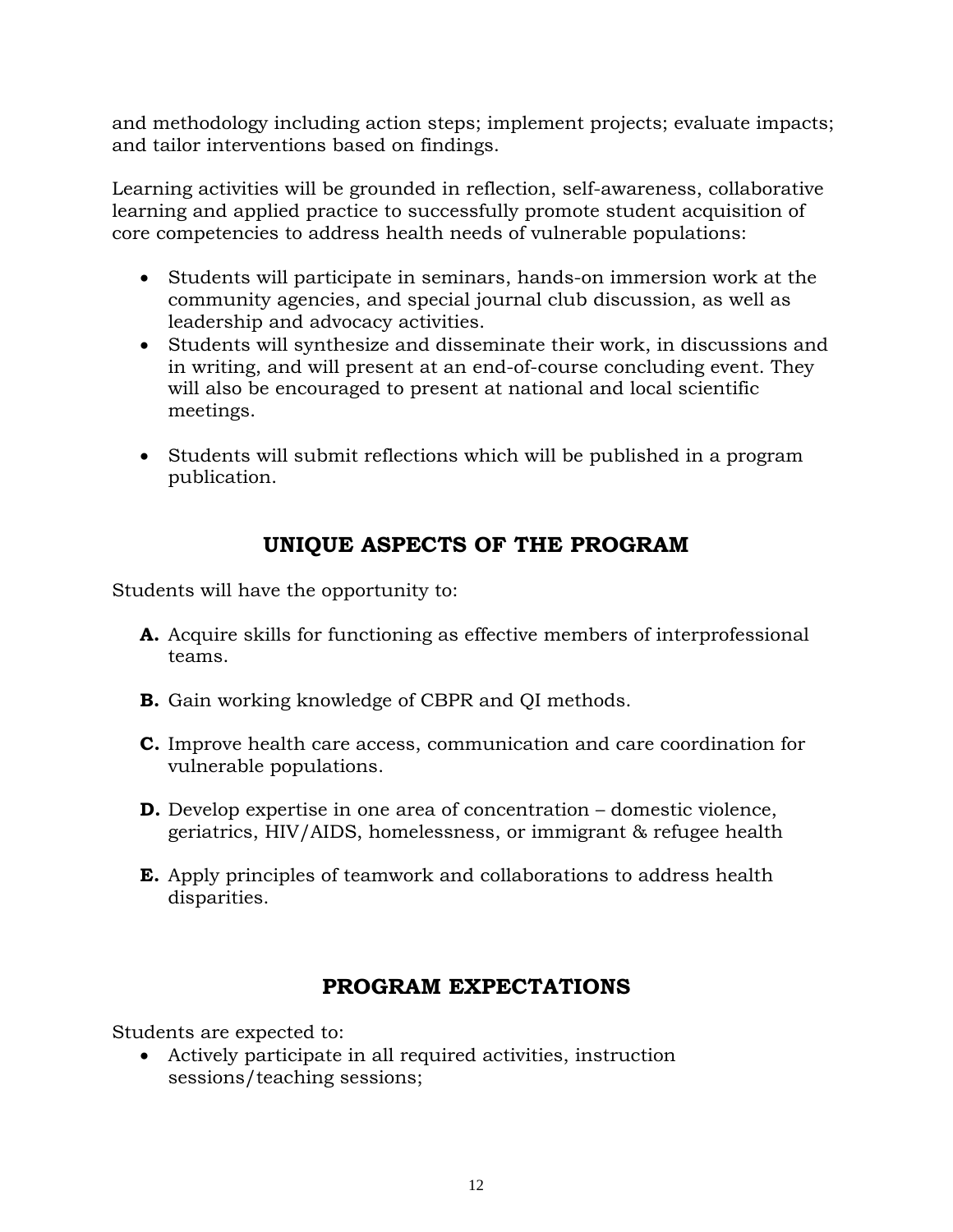- Work collaboratively with peers, faculty, and community agency site personnel;
- Be engaged group members and attend group meetings;
- Contribute to group discussion and work products;
- Prepare and submit course assignments and required reflections;
- Complete program evaluation forms;
- Present project work at end-of-course concluding event.

*As health professionals-in-training and as representatives of the University of Illinois at Chicago, students must always conduct themselves with the highest standards of professionalism and ethical integrity, behave in an appropriate, cooperative, and respectful manner during all teaching and site visits, and maintain the confidentiality of patients/clients and community members with whom they interact.*

It is essential that students adhere to the following guidelines:

- 1. Respect the rules and regulations of the community site with which you are working; ask for clarification if anything is unclear
- 2. Model the highest level of integrity and professionalism
- 3. Remember that you are representing the University of Illinois at Chicago; moreover, your behavior will determine whether these organizations will work with other UIC students in the future.

|                | <b>Medicine</b> | <b>Nursing</b> | <b>Pharmacy</b> | <b>Social</b><br>Work | <b>Public Health</b> |
|----------------|-----------------|----------------|-----------------|-----------------------|----------------------|
| <b>Student</b> | M <sub>4</sub>  | Graduate       | P <sub>4</sub>  | 2nd year              | 2nd year CHS         |
| <b>Level</b>   |                 | level          |                 | <b>MSW</b>            | MPH students         |
|                |                 | students       |                 | students              |                      |
|                |                 | (e.g. ANPs)    |                 |                       |                      |
| Place in       | <b>PCM</b>      | Independent    | Module          | Practicum             | Part or all of       |
| Curriculum     | Scholars        | study          | embedded in     | coursework            | the field            |
|                | Program         |                | Advanced        |                       | practicum            |
|                |                 |                | Pharmacy        |                       | requirements         |
|                |                 |                | Practice        |                       | or independent       |
|                |                 |                | Experience      |                       | study                |

## **COURSE PARTICIPATION AND CREDIT**

Educational credit will be determined by students' respective schools. Public Health students will have the option of using their projects for credit towards their field practicum requirement.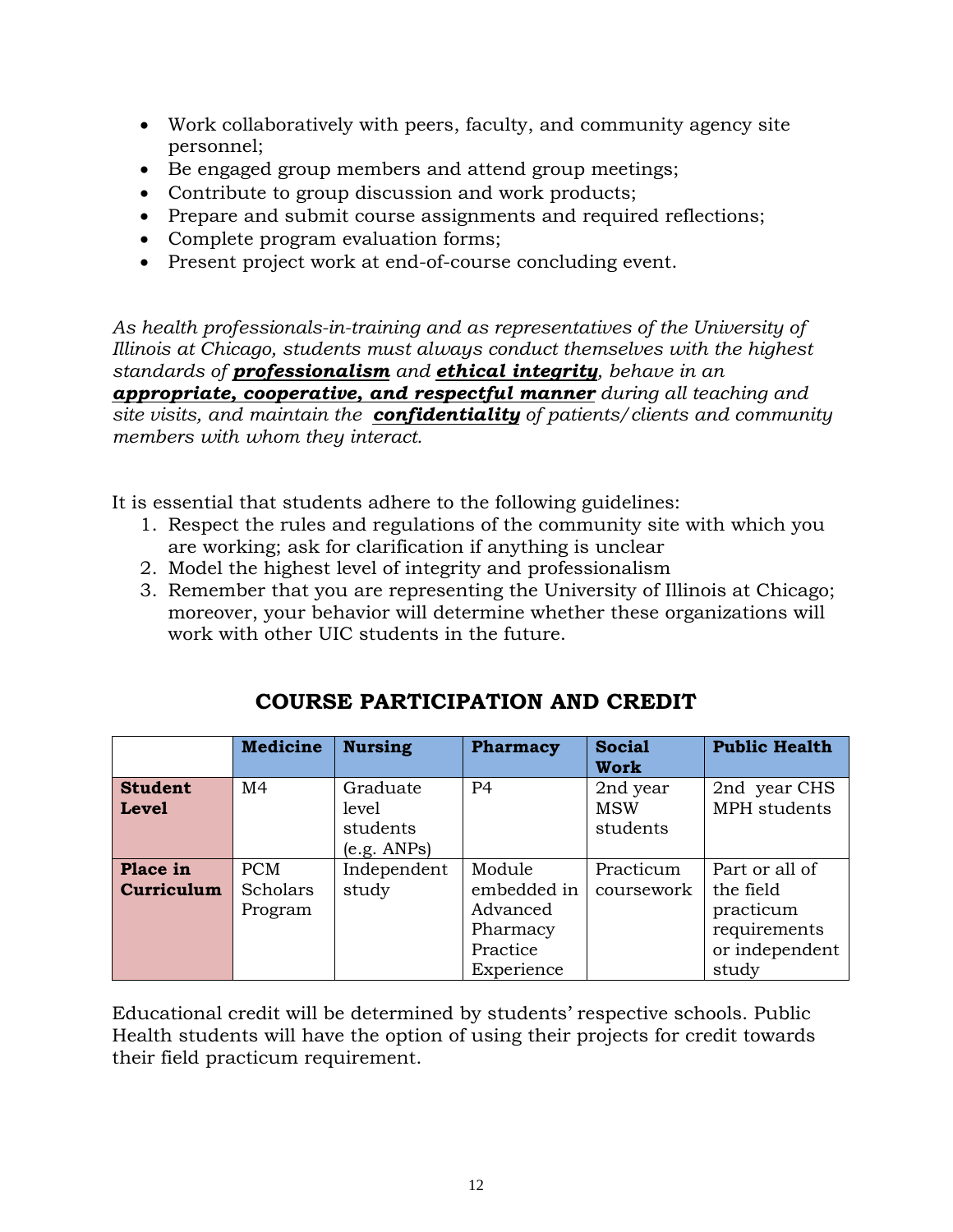#### **Class Structure**

This course includes a series of didactic (in person and online) and communitybased participatory research teamwork. Scholars, experts in their field, will contribute to a series of planned presentations, providing students with practical, programmatic approaches to emerging issues in health disparities.

#### **Class Participation**

Students are expected to attend all didactic (in person and online) training sessions—unless excused, complete required readings, and contribute to class discussion. Class participation will count for 25% of the course grade.

During the first class, student teams will be formed that will work with our collaborating community agencies serving vulnerable populations. Students will work in teams to design research projects around important health issues, including domestic violence, HIV/AIDS, Homelessness and cultural competency for immigrant and minority populations. Team work will count for 25% of the course grade.

#### **Paper and Presentation**

Students will present their projects to the project faculty, fellow students, and community site representatives on Wednesday March, 2016. Presentation format will be 10-15 minute oral presentation by each student team. Presentations will be evaluated based on content, organization of materials, and presentation skills. Students are advised to use appropriate audiovisual aids to augment the quality of their presentations. Presentations will account for 10% of the course grade. See "Guidelines for CBPR Projects".

Students will prepare a clear and succinct written report of their project. *A written proposal for the research project is due for the program faculty's approval by November 30th, 2016*. The proposal should clearly define the chosen topic, which should be relevant to health disparities. *Completed written reports are due on April 15th, 2017. There will be no exceptions made for this deadline, each day the written report is late will result in 10 points off of a total of 100 points.* The written report will count for 40% of the course grade. See "Guidelines for CBPR Projects".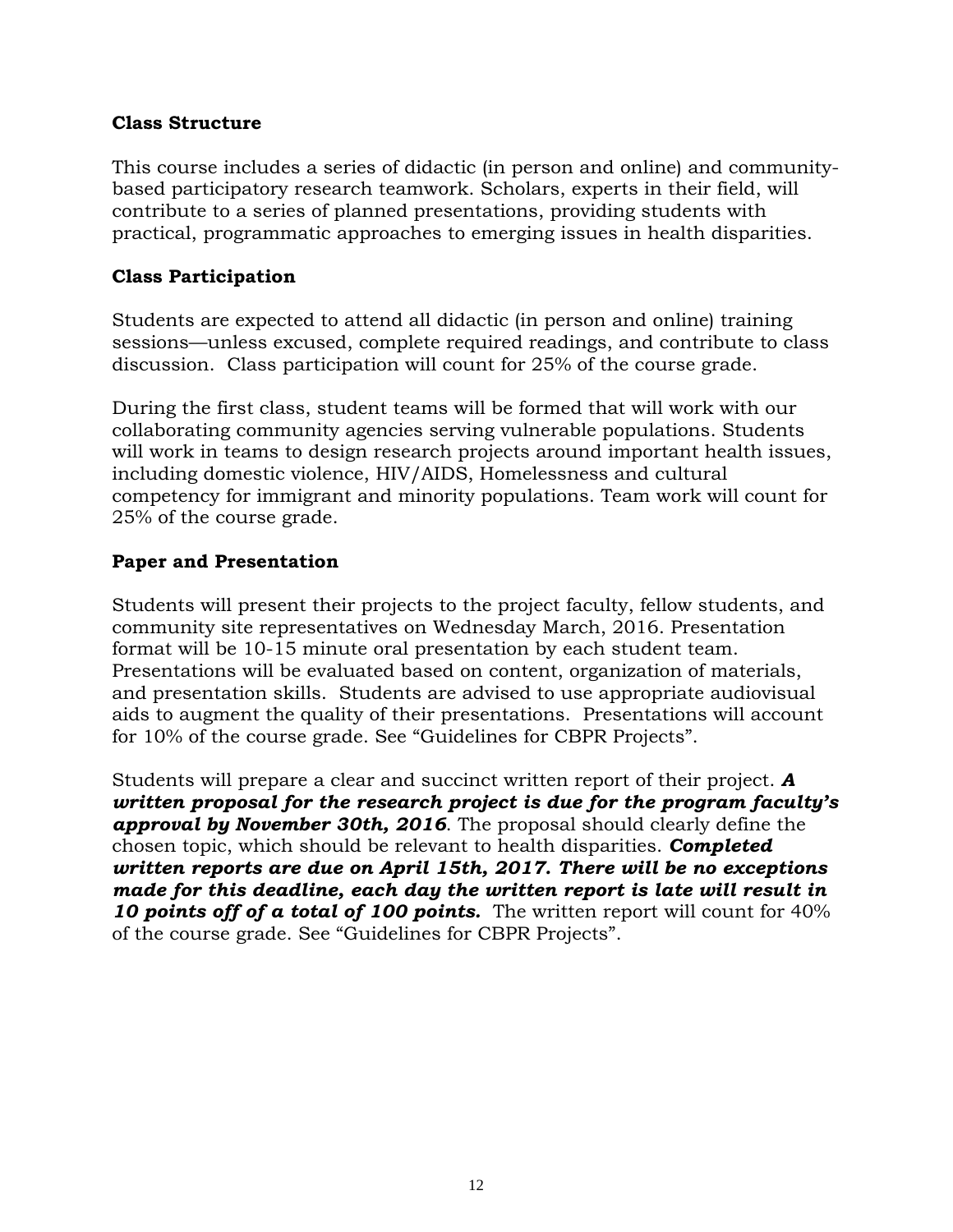## **Grading Summary**

| Individual participation in class sessions<br>Community-based participatory research teamwork |            |  |
|-----------------------------------------------------------------------------------------------|------------|--|
| Project report<br>Paper presentation                                                          | 40%<br>10% |  |
| Total                                                                                         | $100\%$    |  |

| <b>Score</b> | Grade                     |
|--------------|---------------------------|
| 86 and above | A (Outstanding)           |
| 76-85        | B (Advanced)              |
| 66-75        | C (Proficient)            |
| 65 and below | Unsatisfactory/Incomplete |

## **PROGRAM EVALUATION**

Students will give and receive formative and summative feedback and will also participate in program evaluation.

 $\overline{\phantom{0}}$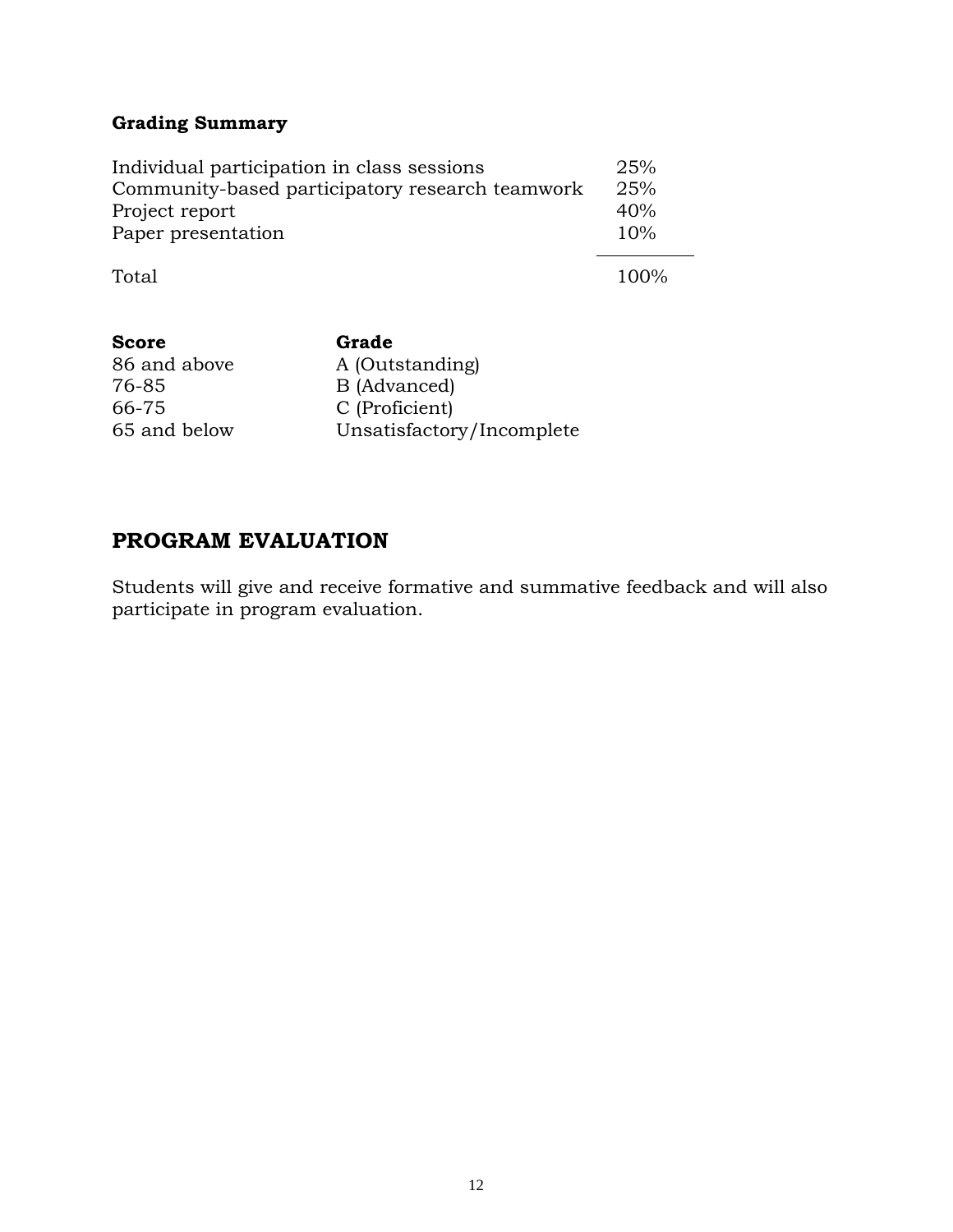## **COURSE SCHEDULE**

Each month of the training program will focus on a particular topic and will incorporate an in-person seminar, online training, team meetings and community-based work.

| <b>Month</b>      | <b>Focus</b>                                                          | Seminar    | Online<br>Training* | <b>Team Meeting</b> | Community-<br><b>Based Work</b> |  |
|-------------------|-----------------------------------------------------------------------|------------|---------------------|---------------------|---------------------------------|--|
| Plan              |                                                                       |            |                     |                     |                                 |  |
| Sept              | <b>Team</b><br><b>Building</b><br><b>Health</b><br><b>Disparities</b> | <b>TDB</b> | Unit 1              | <b>TBD</b>          | <b>TBD</b>                      |  |
| Oct               | <b>CBPR</b><br>Assessment &<br>Priority<br><b>Setting</b>             | <b>TBD</b> | Unit 2              | <b>TBD</b>          | <b>TBD</b>                      |  |
| Do                |                                                                       |            |                     |                     |                                 |  |
| <b>Nov</b>        | Design Study                                                          | <b>TBD</b> | Unit 3              | <b>TBD</b>          | <b>TBD</b>                      |  |
| Dec               | Prepare<br><b>IRB</b><br>Application                                  | <b>TBD</b> | Unit 4              | <b>TBD</b>          | <b>TBD</b>                      |  |
| <b>Study</b>      |                                                                       |            |                     |                     |                                 |  |
| Jan               | Implement<br><b>Study</b>                                             | <b>TBD</b> | Unit 5              | <b>TBD</b>          | <b>TBD</b>                      |  |
| Feb               |                                                                       | <b>TBD</b> | Unit 6              | <b>TBD</b>          | <b>TBD</b>                      |  |
| <b>Act-Assess</b> |                                                                       |            |                     |                     |                                 |  |
| Mar               | Evaluation,<br>Reflection &<br>Dissemination                          | <b>TBD</b> | Unit 7              | <b>TBD</b>          | <b>TBD</b>                      |  |
| Apr               | <b>Report Writing &amp; Program Evaluation</b>                        |            |                     |                     |                                 |  |

[\\*Developing and Sustaining Community-Based Participatory Research](http://depts.washington.edu/ccph/cbpr/index.php)  [Partnerships: A Skills-Building Curriculum.](http://depts.washington.edu/ccph/cbpr/index.php) University of Washington